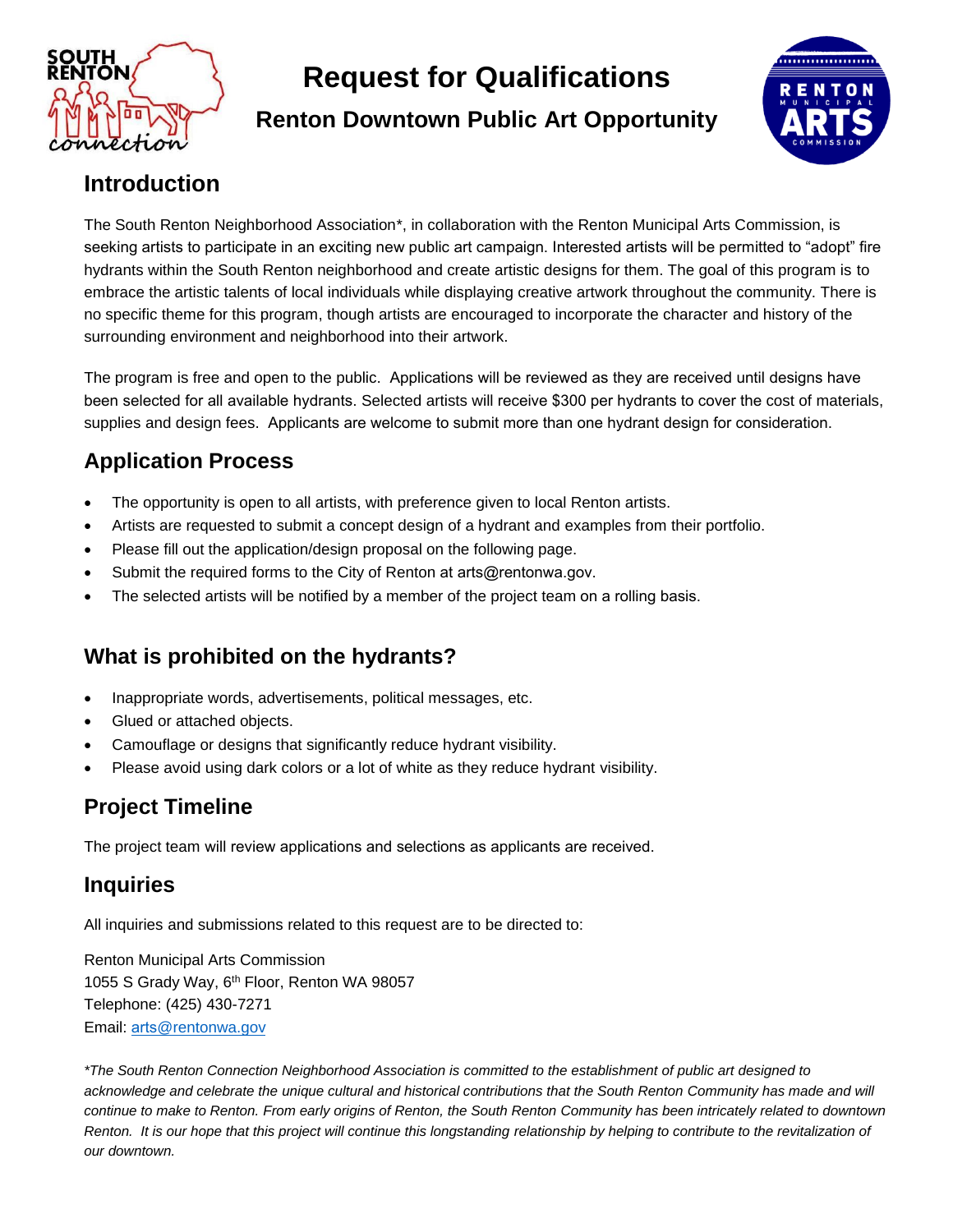## **Application/Design Proposal**

| Name                      |  |
|---------------------------|--|
| Phone                     |  |
| E-mail                    |  |
| Mailing address           |  |
|                           |  |
|                           |  |
| Please describe your      |  |
| artistic abilities and    |  |
| experiences (and include  |  |
| sample of your portfolio) |  |
|                           |  |
|                           |  |

#### Use the fire hydrant below to illustrate your proposed artistic design:



| Title of your artwork |   |  |  |
|-----------------------|---|--|--|
|                       |   |  |  |
| <br>$\blacksquare$    | . |  |  |

Applicants must submit this page via mail or in-person to the address below or email a scanned copy in color to arts@rentonwa.gov:

> Renton Municipal Arts Commission 1055 S Grady Way, 6<sup>th</sup> Fl Renton, WA 98057